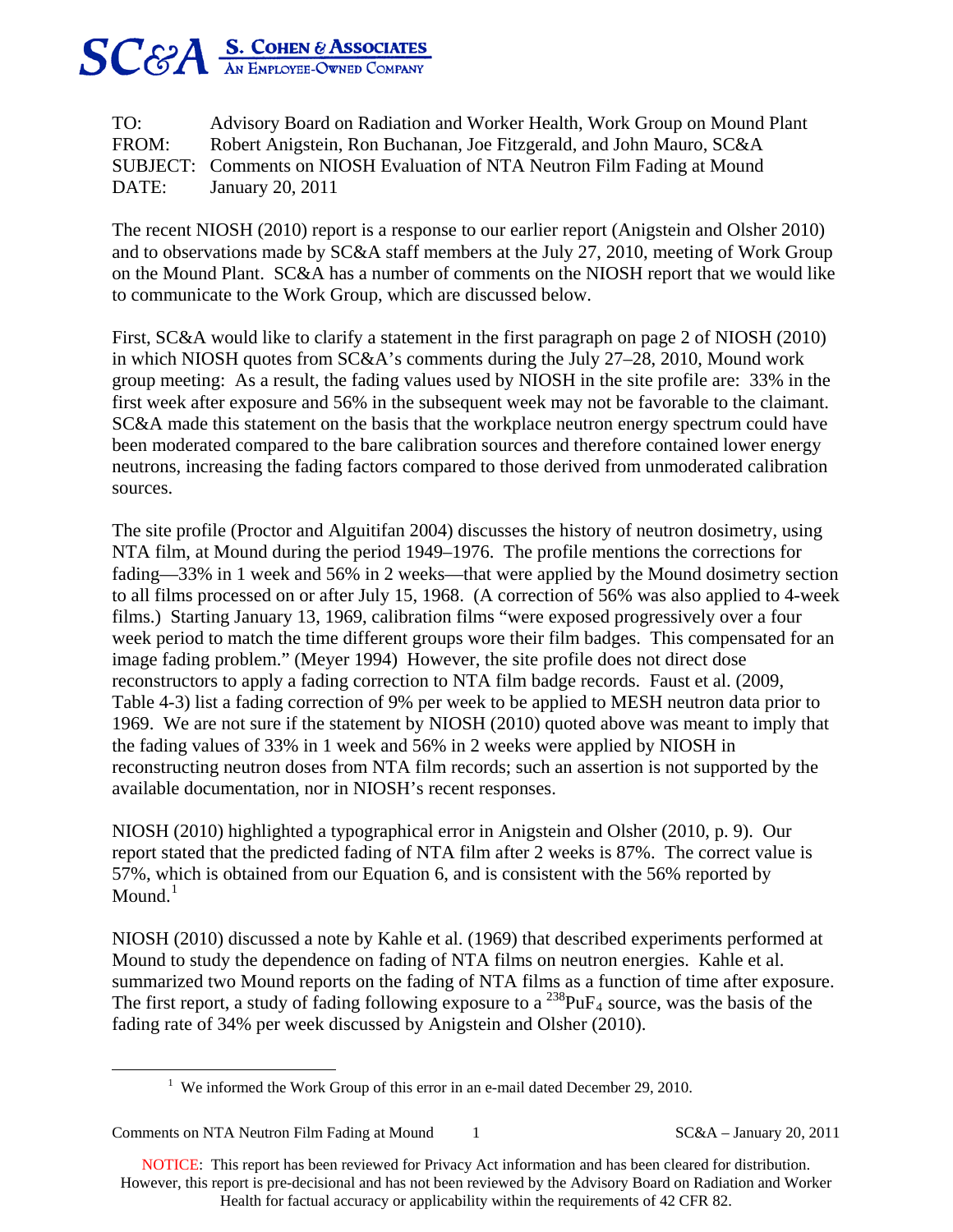The second was a Monsanto draft report (Arnett 1994) that claimed that a  $PuO<sub>2</sub>$  source moderated with 8 inches of polyethylene had an average neutron energy of 0.9 MeV. $^2$  $^2$  This may or may not be correct. What is important is the average energy of the neutrons that are actually recorded by the NTA film.

Eight inches of polyethylene has about the same hydrogen cross-sectional density (atoms/cm<sup>2</sup>) as 10 inches of water. We can therefore compare the average energies yielded by our MCNPX calculations for a PuO<sub>2</sub> source inside a 10-inch water sphere with those from a bare PuF<sub>4</sub> source. These results are shown in Table 1.

|             | $E_{ave}$ > $E_o$ (MeV) |                                                               |  |  |
|-------------|-------------------------|---------------------------------------------------------------|--|--|
| $E_0$ (MeV) |                         | Bare PuF <sub>4</sub> PuO <sub>2</sub> : 10" H <sub>2</sub> O |  |  |
| 0.5         | 1.40                    | 2.11                                                          |  |  |
| 0.6         | 1.44                    | 2.29                                                          |  |  |
| 0.7         | 1.50                    | 2.46                                                          |  |  |
| Lehman      | 1.49                    | 2.54                                                          |  |  |

|  |  |  |  | Table 1. Average Energies of Two Neutron Sources, as Recorded by NTA Film |
|--|--|--|--|---------------------------------------------------------------------------|
|  |  |  |  |                                                                           |

The table lists the average energies of neutrons above three threshold energies—0.5, 0.6, and 0.7 MeV—as well as the average energy of the neutron spectrum weighted by the energydependent efficiency of the neutrons in producing tracks on the NTA film, based on Lehman (1961) and described by Anigstein and Olsher (2010). As can be seen, regardless of which assumption one makes about how the neutrons are registered, the average energies of the attenuated  $^{238}$ PuO<sub>2</sub> source that are measured by the NTA film are significantly higher than the energies of the bare <sup>2[3](#page-1-1)8</sup>PuF<sub>4</sub> source, and much higher than the 0.9 MeV cited by Arnett (1994).<sup>3</sup> MCNP calculations for the neutron spectra of both sources were performed at the simulated location of the film badge worn by a worker 60 cm from the source.

Consequently, Arnett's findings, that the films exposed to the moderated  $^{238}PuO_2$  source experienced less fading than the films exposed to a bare  $^{238}PuF_4$  source, are consistent with the observation that fading is greater for NTA films exposed to lower-energy neutrons. Kahle et al. (1969), apparently unaware of the mischaracterization of the average energy of the neutrons emitted by the moderated  $^{238}PuO_2$  source, ascribed the seemingly anomalous finding—that the films exposed to this source exhibited less fading—to the need to consider the detailed neutron spectrum, not just the average energy.

Comments on NTA Neutron Film Fading at Mound 2 SC&A – January 20, 2011

NOTICE: This report has been reviewed for Privacy Act information and has been cleared for distribution. However, this report is pre-decisional and has not been reviewed by the Advisory Board on Radiation and Worker Health for factual accuracy or applicability within the requirements of 42 CFR 82.

<span id="page-1-0"></span> $\frac{1}{2}$  $2\degree$  This review of Arnett's report was performed in the process of preparing our earlier report (Anigstein and Olsher 2010). It was mentioned briefly, but was not included in its entirety because it was not germane to that report. Since NIOSH (2010) discussed at length the Kahle et al. (1969) report, we felt it was appropriate to present this review at this time.

<span id="page-1-1"></span><sup>&</sup>lt;sup>3</sup> Curiously, Arnett cites an average energy of 1.3 MeV for the bare  $^{238}PuF_4$  source, which is not markedly different from the 1.49 MeV listed above, the difference being most likely due to ignoring or under-weighting the low-energy neutrons in the above analysis. This leads us to believe that the 0.9 MeV value is simply an error.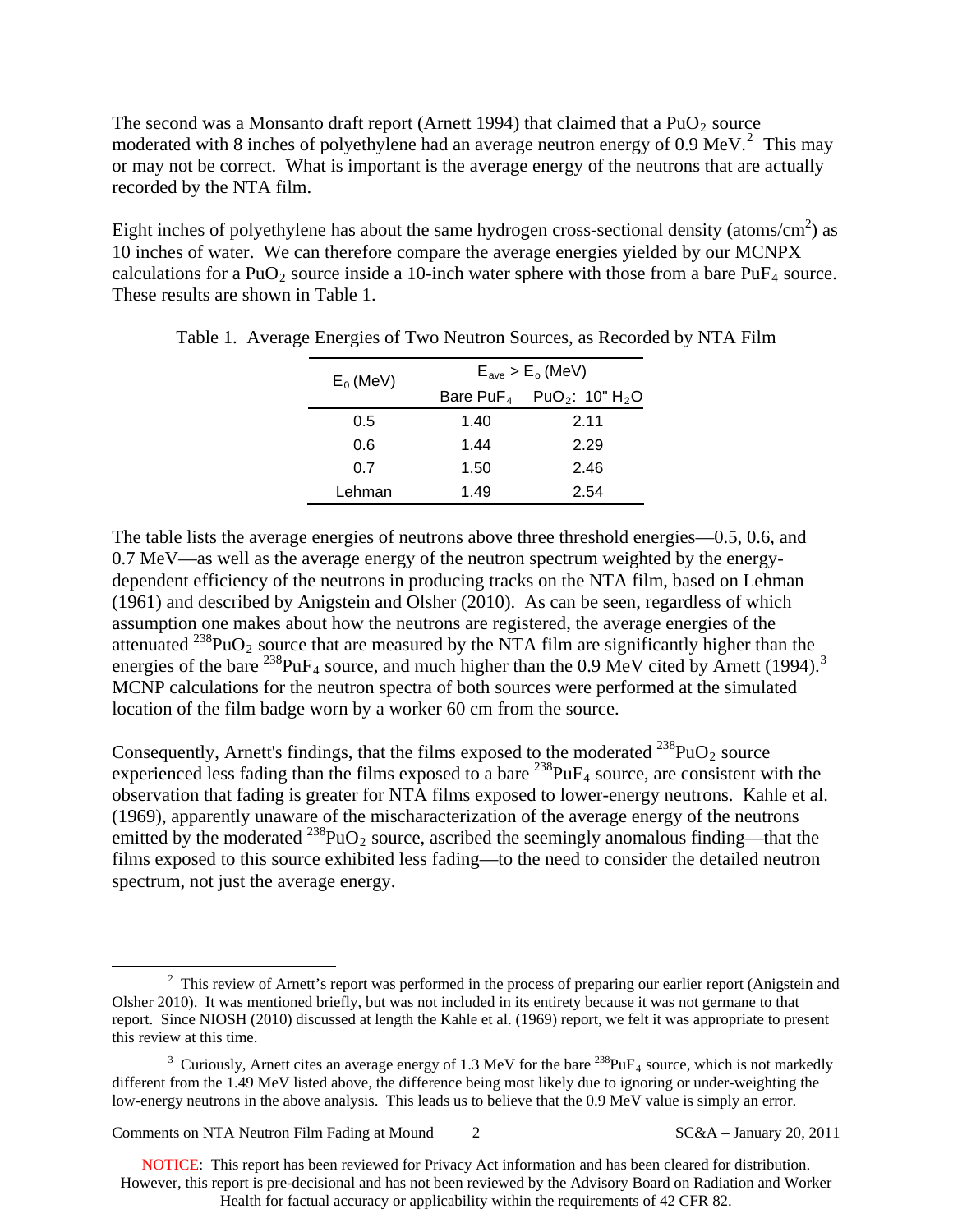NIOSH (2010) agreed to apply the correction factors derived by Anigstein and Olsher (2010, Tables 2 and 3) for the "observer" exposed to a neutron source moderated by 8 inches of water to NTA film dosimetry data for the various time periods listed. However, for three of these time periods, spanning the era from January 25, 1956, through August 8, 1965, NIOSH used the factors derived for  $^{210}$ Po-Be sources, and did not note the higher correction factors for  $^{238}$ PuO<sub>2</sub> sources and the even higher ones for  $^{238}PuF_4$  during these time periods. According to a time chart, "Radioisotopes of Significance Handled at Mound—External Dosimetry" (Meyer 1994, Vol. 1 [SRDB Ref ID 3268, p. 9]),  $^{239}$ Pu was present from the beginning of 1956, while  $^{238}$ Pu was there from 1959. Since  $^{239}$ Pu has a lower-energy alpha spectrum than  $^{238}$ Pu, the neutron spectrum from the  $(\alpha, n)$  reaction in compounds of  $^{239}$ Pu is expected to have lower energies than the neutron spectrum from sources containing <sup>238</sup>Pu. Consequently, absent a specific analysis of  $^{239}$ Pu, the correction factors derived for  $^{238}$ PuF<sub>4</sub> should be applied in the time periods spanning January 25, 1956, through August 8, 1965. In cases for which NIOSH is certain that a given employee was only exposed to neutrons from  $^{210}$ Po-Be or  $^{238}$ PuO<sub>2</sub> sources, the smaller correction factors appropriate to these neutron spectra can be employed.

It is not clear if NIOSH recognized that the correction factors listed by Anigstein and Olsher (2010, Tables 2 and 3) need to be multiplied by the factor of 1.33 to account for angular dependence, as derived by Kathren et al. (1965) and accepted by Faust et al. (2009). The suggested, claimant-favorable correction factors for the various time periods are listed in Table 2, below. Corrections for fading of NTA film are not included.

| Dates                                      | C.F. <sup>b</sup> | $C.F.$ angular $c$ |
|--------------------------------------------|-------------------|--------------------|
| August 1949 through September 1951         | 4.5               | 6.0                |
| October 1951 through December 1954         | 2.2               | 2.9                |
| January 1955 through January 24, 1956      |                   | 1.3                |
| January 25, 1956 through December 1958     | 2                 | 27                 |
| January 1959 through August 8, 1963        | 3.7               | 4.9                |
| August 9, 1963 through August 8, 1965      | 4.7               | 6.3                |
| August 9, 1965 through November 30, 1968   | 2.2               | 2.9                |
| December 1, 1968 through December 31, 1969 | 17                | 2.3                |
| January 1970 through December 1977         | 0.9               | 1.2                |

Table 2. Adjusted Correction Factors<sup>a</sup>

<sup>a</sup> Correction for fading not included

<sup>b</sup> Correction factors for "observer" exposed to neutron source attenuated by 8 inches of water

c c  $\epsilon$  Correction factors in column 2, multiplied by 1.33 to account for angular dependence of film response

The major unresolved issue deals with the energy-dependence of track fading in the NTA film. Another, potentially more significant, issue is the effect of temperature and humidity on track fading. The literature on NTA track fading cites these factors much more often than neutron energy dependence. We note that the 33%-per-week fading factor used at Mound is based on a single set of films exposed and developed during a single 2-week period. No mention was made of the temperature or humidity in the film storage area. The fading rate could be different during other periods.

Retrospective fading corrections are basically suspect, since the exposure conditions are

Comments on NTA Neutron Film Fading at Mound 3 SC&A – January 20, 2011

NOTICE: This report has been reviewed for Privacy Act information and has been cleared for distribution. However, this report is pre-decisional and has not been reviewed by the Advisory Board on Radiation and Worker Health for factual accuracy or applicability within the requirements of 42 CFR 82.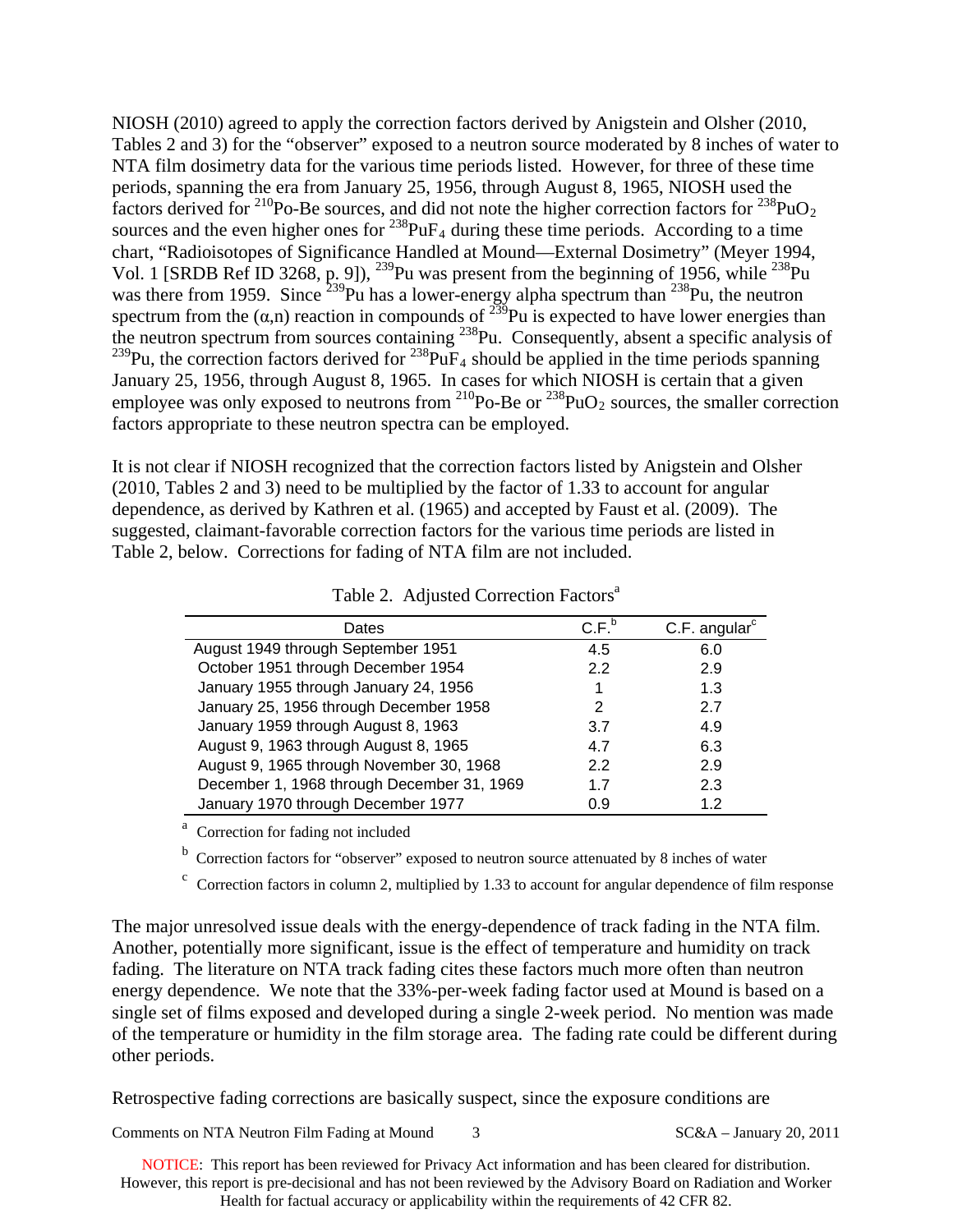unknown. The Mound dosimetry section recognized this problem, and starting in November 1968, the calibration films were exposed to neutron sources over the same period as the film badges were worn by workers. Prior to this time, the calibration films were exposed for periods of a few hours and developed the same or the next day, so the fading was not experienced by these films. Thus, the accuracy of the NTA film dosimetry at Mound prior to November 1968 is degraded.

A cursory review of the available literature shows a number of studies of fading of the latent images on NTA film. These studies utilized a variety of radiation sources; the films were stored under various environmental conditions between exposure and development. In principle, it should be possible to review these studies and construct a matrix relating fading rates to exposure and storage conditions. It may then be possible to develop a claimant-favorable fading factor by relating the known exposure conditions at Mound to those reported in the literature and performing a curve fit or some other mathematical analysis.

SC&A finds these correction factors to have the same level of uncertainty as other uncertainties and assumptions inherit in the dose reconstruction process; therefore, we conclude that, at this point, NTA fading is a site profile and not an SEC issue. At a minimum, we find that to address the fading issue, it would be necessary for NIOSH to apply the fading factors that we derived from the experiments performed at Mound—34% per week and 57% per 2 weeks—to all NTA film readings, unless:

- They were already corrected by these factors.
- They were already on a fading-compensation exchange cycle.
- It can be assured that the exposures only consisted of neutrons from  $^{210}$ Po-Be or  $^{238}$ PuO<sub>2</sub> sources. In such cases, a 9% per week fading factor for  $^{210}$ Po-Be or the 16% per week fading factor derived by Arnett (1994) for  $^{238}$ PuO<sub>2</sub> would be acceptable.

This is in addition to the MCNP correction factors for low-energy neutrons, and the angular correction factor of 1.33. However, not applying the source-specific fading correction factor would be considered an SEC issue because lost neutron dose due to fading would not be accounted for; therefore, dose reconstruction with sufficient accuracy would not be provided.